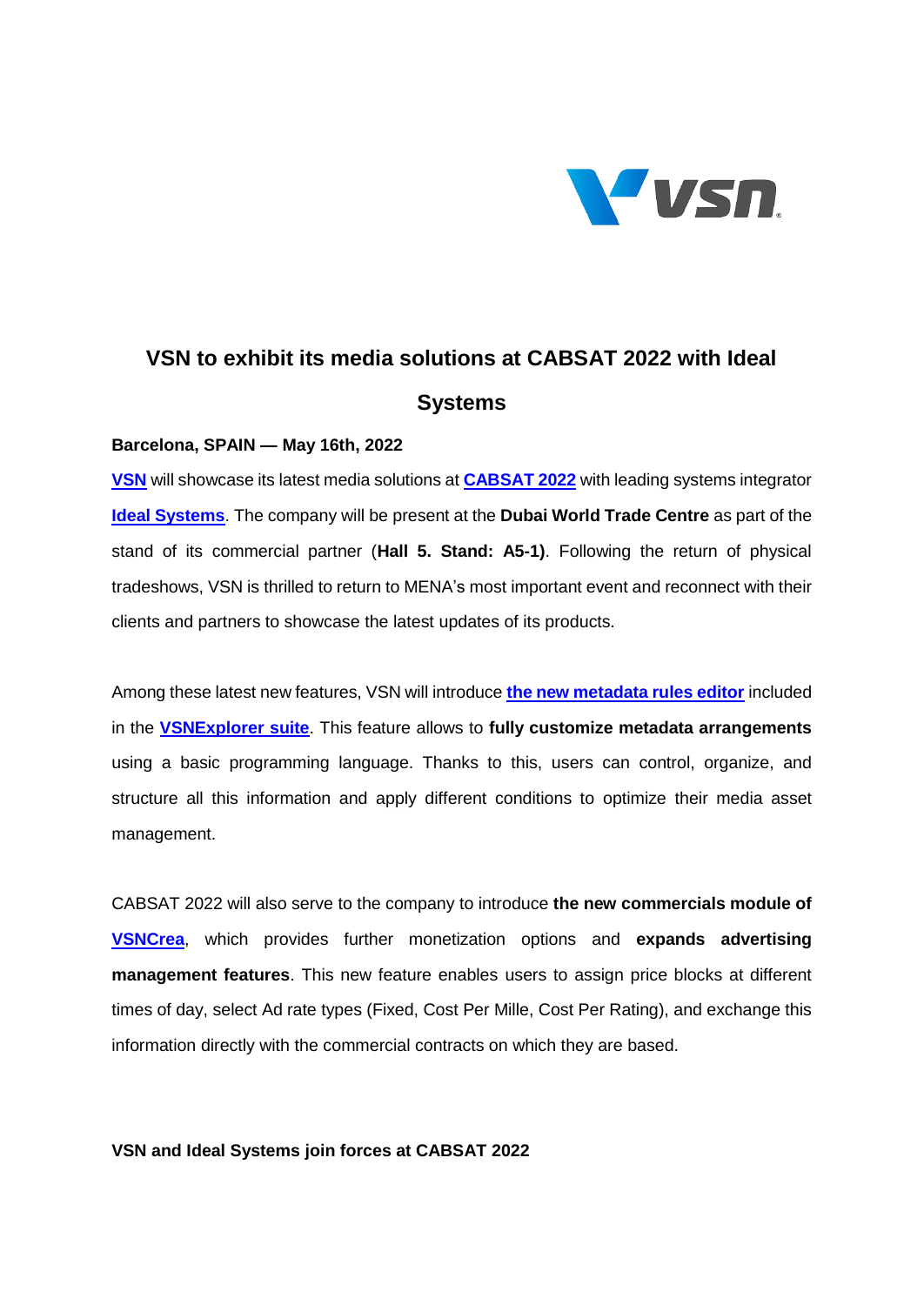**VSN and Ideal Systems** have come a long way together. Both companies have collaborated for years on different projects. Thanks to this strong relationship, VSN will present its media solutions on **the Ideal Systems stand (Hall 5. Stand: A5-1) at CABSAT 2022** and join forces with its commercial partner on the show.

With twelve offices across Asia, **Ideal Systems is the region's largest broadcast and media systems integrator**. Ideal is a multinational organization providing innovative Broadcast, Cloud, AV and NDI® solutions and consultancy to sectors including broadcasting, media, house of worship, corporate and government. Ideal Systems provides services that range from systems and business consultancy, cloud integration and systems design, systems deployment, and support, and building of media facilities to live broadcast services.

"We have been working with VSN for several years now on various projects. We have seen their product and cloud platform range grow wider, offering the type of diverse workflows our customers are requiring today. We look forward spreading our collaboration into the Middle East and North Africa region, and we work together to give our customers solutions that they need." **Jim Butler, CEO of Ideal Systems.**

"We are thrilled to be back at CABSAT 2022, in this case with one of our partners Ideal Systems. We've built a strong relationship during the years with them and we're looking forward to the show and to continue working together to provide the best possible solutions for our clients". **Aitor Falcó, Sales Manager EMEA at VSN.**

More information about VSN and its products is available a[t](http://www.vsn-tv.com/) **[http://www.vsn-tv.com](http://www.vsn-tv.com/)** or by phone at +34 93 734 99 70.

**# # #**